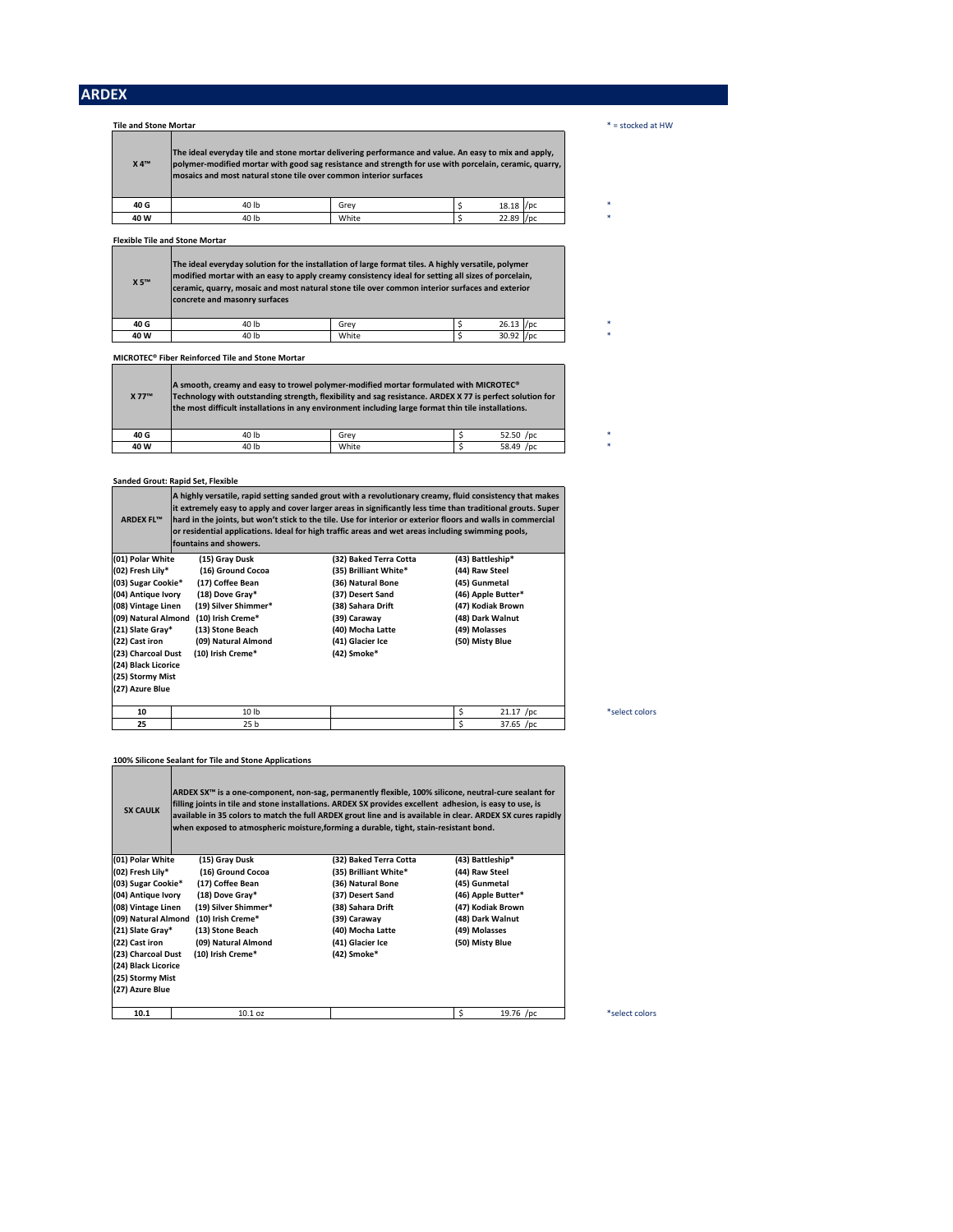# **TLT Shower Systems**

|       | <b>Building Panels (XPS Foam Panel)</b> |                             |       |    |  |
|-------|-----------------------------------------|-----------------------------|-------|----|--|
|       |                                         |                             |       |    |  |
|       |                                         |                             |       |    |  |
| SAP#  | <b>Product Type</b>                     | <b>Size</b>                 |       |    |  |
| 40073 | TLT 102 Foam Building Panel 3'x5'x1/4"  | $3' \times 5' \times 1/4"$  | 37.99 | ea |  |
| 40074 | TLT 103 Foam Building Panel 3'x5'x1/2"  | $3' \times 5' \times 1/2''$ | 39.99 | ea |  |

**Joint Sealant and Fasteners**

| SAP#  | <b>Product Type</b>                    | <b>Size</b> |          |  |
|-------|----------------------------------------|-------------|----------|--|
| 19483 | <b>CA20P Multipurpose Construction</b> | $10.5$ oz   | 22.44 ea |  |
| 40056 | TLT 702 Screws/Washers - 100pk         | 100 pack    | 33.30 ea |  |

### **Waterproofing Membranes and Seam Tape**

| SAP#  | <b>Product Type</b>                 | <b>Size</b> |           |  |
|-------|-------------------------------------|-------------|-----------|--|
| 40063 | TLT 709-32.8' x 4.9" Seam Tape Roll | 1 each      | 9.73 ea   |  |
| 40064 | TLT 710-65.6' x 4.9" Seam Tape Roll | 1 each      | 19.54 ea  |  |
| 40071 | TLT 717-323 saft WP Membrane        | 1 each      | 499.95 ea |  |

# **Rapid Set Screed**

| A 38 | Precision-engineered and polymer-modified, ARDEX A 38™ Rapid Set, hardens and dries rapidly- just 3<br>hours after application |           |
|------|--------------------------------------------------------------------------------------------------------------------------------|-----------|
| 50   | 50lb                                                                                                                           | 69.75 /pc |

#### **Rapid-Set Rapid Dry Mortar and Uncoupling**

| S 28            | A very unique, high-performance, rapid drying and rapid hardening, microfiber-reinforced,<br>polymer-modified tile and stone mortar for interior installations. |       |           |  |
|-----------------|-----------------------------------------------------------------------------------------------------------------------------------------------------------------|-------|-----------|--|
| 40 G            | 10                                                                                                                                                              | Grav  | 51.17 /pc |  |
| 40 W            | 10                                                                                                                                                              | White | 60.78 /pc |  |
|                 | Rapid-Set Thin Set Mortar / Mastic Hybrid                                                                                                                       |       |           |  |
| $0.40 \text{m}$ | A rapid setting polymer-modified, Portland cement based mortar that is ideal for fast-track                                                                     |       |           |  |

| S 48™ | JA rapid setting polymer-modified, Portland cement based mortar that is ideal for fast-track<br>linstallations of glass tile and backsplashes. |  |             |  |
|-------|------------------------------------------------------------------------------------------------------------------------------------------------|--|-------------|--|
| 10    |                                                                                                                                                |  | $38.19$ /pc |  |

# **Flexbone with Griplock Uncoupling Membrane**

| AR-           | Unique bone shape pattern delivers outstanding tensil bond strength. Neutralizing<br>underlying substrate movement and supports and distributes heavy loads from above.<br>Ideal for high-traffic installations. Use with AF-207 |                                       |  |          |        |  |  |
|---------------|----------------------------------------------------------------------------------------------------------------------------------------------------------------------------------------------------------------------------------|---------------------------------------|--|----------|--------|--|--|
| <b>UI-740</b> | 36"x65.5"                                                                                                                                                                                                                        | <b>UnCoupling Membrane</b><br>(215sf) |  | 334.01   | $\ast$ |  |  |
| <b>Shears</b> | flexbone shears                                                                                                                                                                                                                  |                                       |  | 62.82 pc |        |  |  |

Tec Floor Mud is being discontinued by the end of the year. This is a special order replacement. Or you could use the 4-to-1 sand mixture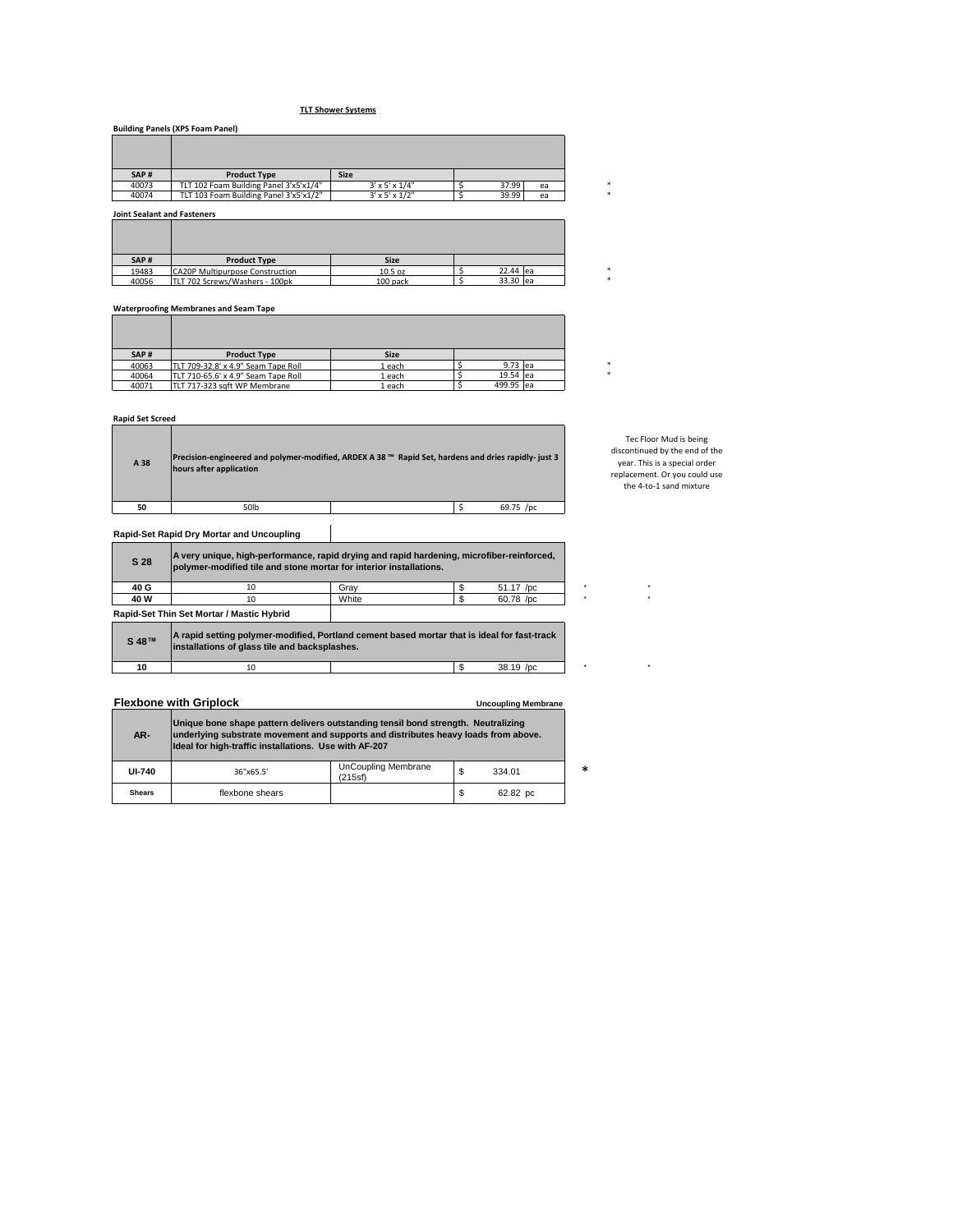# **FILA**

**Sealers**

| MP90 ECO<br><b>PLUS</b>        | HIGH PERFORMANCE PENETRATING SEALER.<br>quartz, polished porcelain tile, and grout against stains. Excellent protection for kitchen countertops and<br>bathroom vanities. Does not alter the materials natural look.                                                                                                                                                            | Seals and protects all natural stone, engineerged<br>(1QT) up to 405 sq ft.                                           | <b>COVERAGE, ONE COAT:</b>                                                                            |          |  |
|--------------------------------|---------------------------------------------------------------------------------------------------------------------------------------------------------------------------------------------------------------------------------------------------------------------------------------------------------------------------------------------------------------------------------|-----------------------------------------------------------------------------------------------------------------------|-------------------------------------------------------------------------------------------------------|----------|--|
| <b>FIMP90PLUSQ</b><br>т        | 1 QUART                                                                                                                                                                                                                                                                                                                                                                         | MP90 Eco Plus Quart                                                                                                   | \$66.95                                                                                               | ea       |  |
| FIMP90PLUSPT                   | 1 PINT                                                                                                                                                                                                                                                                                                                                                                          | MP90 Eco Plus Pint                                                                                                    | \$36.95                                                                                               | ea       |  |
| <b>STONE PLUS</b><br>ECO       | MATTE FINISH PENETRATING STONE ENHANCER.<br>Enriches the color of polished, honed, textured, and<br>tumbled natural stone. Provides a matte finish that highlights the natural surface character. Protects the<br>surface from dirt, water, and oil stains. Enhancing & Matte.<br>COVERAGE, ONE COAT: (1QT) up to 410 sq ft.                                                    |                                                                                                                       |                                                                                                       |          |  |
| <b>FISTONEPECO</b><br>Q        | 1 QUART                                                                                                                                                                                                                                                                                                                                                                         | Stone Plus Eco Quart                                                                                                  | \$66.63                                                                                               | ea       |  |
| <b>FISTONEPECOP</b>            | 1 PINT                                                                                                                                                                                                                                                                                                                                                                          | Stone Plus Eco Pint                                                                                                   | \$46.27                                                                                               | ea       |  |
| <b>GROUT PROOF</b>             |                                                                                                                                                                                                                                                                                                                                                                                 | 24oz Spray                                                                                                            |                                                                                                       |          |  |
| <b>FIGROUTPR24</b>             | Grout Proof Sealer 24oz Spray                                                                                                                                                                                                                                                                                                                                                   |                                                                                                                       | \$19.75                                                                                               | ea       |  |
| <b>Cleaners</b>                | CEMENTITIOUS GROUT HAZE REMOVER.                                                                                                                                                                                                                                                                                                                                                |                                                                                                                       | Eliminates cementitious grout haze,                                                                   |          |  |
| <b>DETERDEK</b>                | efflorescence, lime deposits, and hard water stains.<br>paint and construction dirt.<br>porcelain, cermaic tile, brick, quarry tile, and teracotta.                                                                                                                                                                                                                             | up to 410 sq ft.                                                                                                      | Removes soap scum, rust stains,<br>Safe on acid resistant stone,<br>-Dilution/Coverage: (1 qt): 1:5 - |          |  |
| <b>FIDETERD</b><br><b>EXQT</b> | 1 QUART                                                                                                                                                                                                                                                                                                                                                                         | Deterdek Quart                                                                                                        | \$16.29                                                                                               | ea       |  |
| <b>FIDETERDEK1</b>             | 1 GALLON                                                                                                                                                                                                                                                                                                                                                                        | Deterdek Gallon                                                                                                       | \$<br>46.75                                                                                           | ea       |  |
| <b>PS87</b>                    | HEAVY DUTY CLEANER. PH NEUTRAL.<br><b>DILUTED:</b> Cleans and degreases porcelain<br>tile, ceramic tile, natural stone, concrete, and terracotta.<br><b>UNDILUTED:</b> Removes ground-in dirt from<br>porcelian tiles.<br>Removes organic stains: coffee, wine, grease, and dirt. Dilution/Coverage: 1:5 -<br>400sf, 1:20 - 2,045 sf (1:20 dilution on polished marble)         |                                                                                                                       |                                                                                                       |          |  |
| FIPS87QT<br><b>FIPS871</b>     | 1 QUART<br>1 GALLON                                                                                                                                                                                                                                                                                                                                                             | PS87 Quart<br>PS87 Gallon                                                                                             | \$.<br>19.99<br>\$<br>88.59                                                                           | ea<br>ea |  |
| <b>CLEAN ALL</b>               | NEUTRAL ALL SURFACE CLEANER.<br>porcelain tile, LVT, wood, and laminates. Highly concentrated: can be diluted according to use. When<br>diluted, 1:200 (1 cap/gal. of water). Does NOT require rinsing & can be used in floor cleaning machines.                                                                                                                                | Gently cleans all wall & floor coverings in ceramic and<br>Dilution/Coverage: 1:200 - 15,280 sq ft, 1:30 - 510 sq ft. |                                                                                                       |          |  |
| <b>FICLEANALLQT</b>            | 1 QUART                                                                                                                                                                                                                                                                                                                                                                         | Clean All Quart                                                                                                       | \$11.99                                                                                               | ea       |  |
| <b>FICLEANALL</b>              | 1 GALLON                                                                                                                                                                                                                                                                                                                                                                        | Clean All Gallon                                                                                                      | \$29.99                                                                                               | ea       |  |
| <b>FICLEANALL24</b>            | 24oz Spray Bottle                                                                                                                                                                                                                                                                                                                                                               | Clean All 24oz Spray                                                                                                  | \$11.99                                                                                               | ea       |  |
| <b>GROUT</b><br><b>RENEW</b>   | GROUT CLEANER AND DEEP STAIN REMOVER.<br>cleans cementious grout joints in tile floor and wall coverings. Removes tough<br>to clean grease, dirt, soap scum, and food stains. CAUTION: Do not use on<br>waxed porous surfaces, polished marble, travertine, or limestone. Causes<br>plastic and polished surfaces to become matte.<br>COVERAGE: (24oz) up to 1,148 Linear Feet. | Throughly                                                                                                             |                                                                                                       |          |  |
| <b>FIGROUTRENE</b>             | Grout Renew 24 oz Spray                                                                                                                                                                                                                                                                                                                                                         | 24oz Spray                                                                                                            | \$14.95                                                                                               | ea       |  |